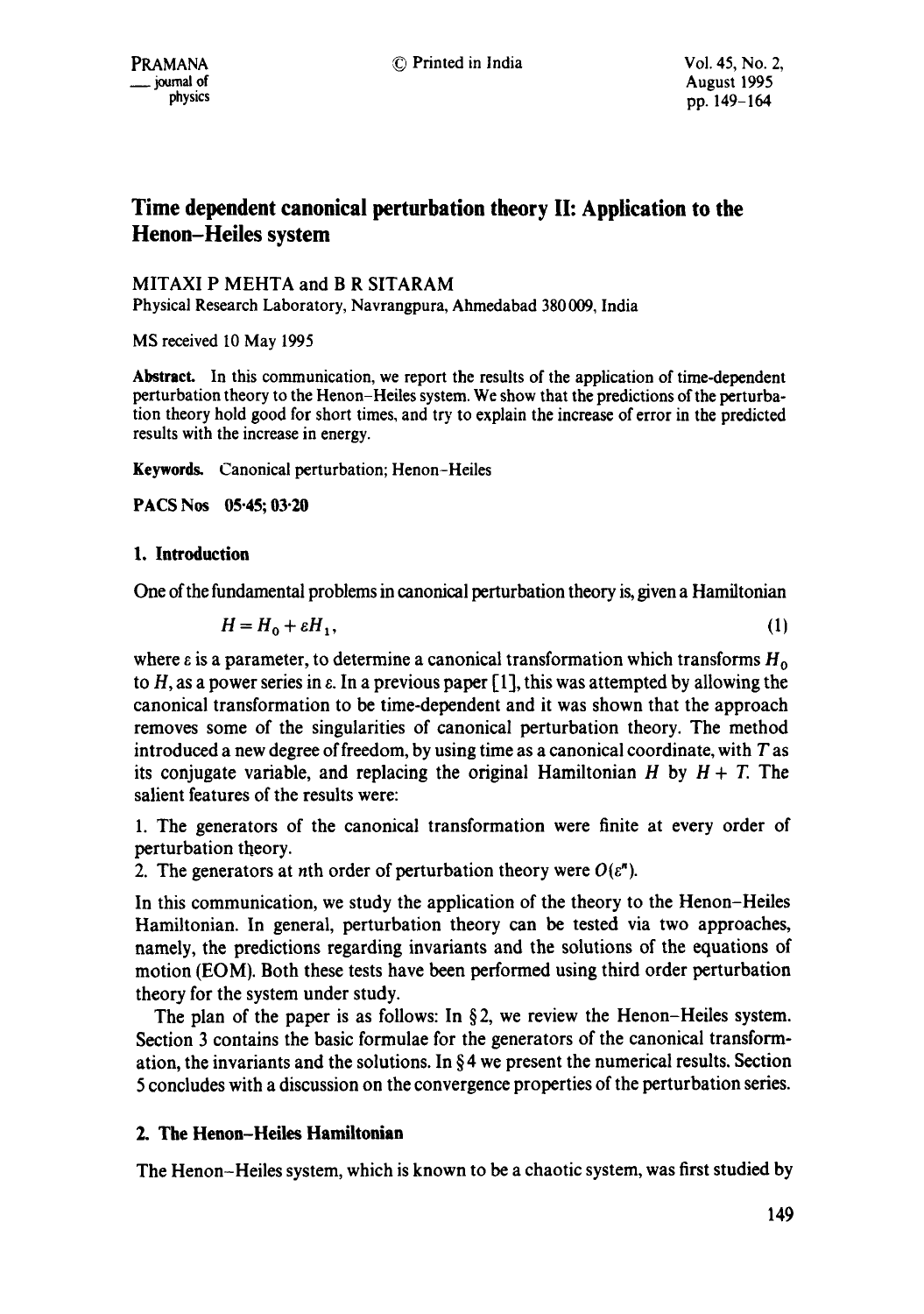Henon and Heiles [2] to investigate the integrability of motion in an axisymmetric potential. The Hamiltonian is a truncation of the Toda-lattice Hamiltonian [3] up to third-order terms and it is a model for motion of a star in an axisymmetric gravitational field. The Hamiltonian is given by,

$$
H = \frac{p_1^2 + p_2^2 + q_1^2 + q_2^2}{2} + \varepsilon \left( q_1^2 q_2 - \frac{q_2^3}{3} \right),\tag{2}
$$

where  $\varepsilon$  is the perturbation parameter.  $\varepsilon$  can be rescaled using the transformation,

$$
q_i \rightarrow \frac{Q_i}{\varepsilon}
$$

$$
p_i \rightarrow \frac{P_i}{\varepsilon}
$$

 $i = 1, 2$  under which,

$$
H\rightarrow \frac{1}{\varepsilon^2}h
$$

where,

$$
h=\frac{Q_1^2+Q_2^2+P_1^2+P_2^2}{2}+Q_1^2Q_2-\frac{Q_2^3}{3}.
$$

Thus solving for motion of Henon-Heiles system for one value of  $\varepsilon$  and different values of energy is equivalent to solving for one value of energy and different values of  $\varepsilon$ . Our approach here has been the first one i.e. we have fixed the value of  $\varepsilon$  to 0.01 and studied the system for different values of energy. (For comparison with other results, energies are always quoted for the equivalent Hamiltonian, h.)

Further the system shows a transition from regular behaviour to chaotic behaviour with the change in energy [2]. The following characteristics are well-known: for  $E < 1/12$  the Poincare sections indicate regular motion, i.e., the section is filled with closed curves and there is no exponential divergence of trajectories. In the range  $1/12 < E < 1/6$  the motion shows a transition from regular to chaotic behaviour, becoming more and more chaotic with increase in  $E$ , i.e, the area which is covered by closed curves in the section becomes smaller with increase in E. Beyond  $E = 1/6$ , the motion becomes non-compact, with solutions escaping to infinity. (There are unbounded orbits for all energies, including for those with  $E < 1/6$ ; these orbits do not play any role in our analysis, as a suitable choice of initial conditions ensures that the orbits remain bounded.)

Classical perturbation theory is known to be singular for this Hamiltonian because of resonances [3], which arise at second order in perturbation theory. The KAM theorem [4] cannot be applied directly to the system; the condition,

$$
\det\left(\frac{\partial \omega_i}{\partial I_j}\right) \neq 0
$$

is not satisfied, as the unperturbed frequencies are independent of the actions. Gustavson's method [5] give good results for small energies but does not predict the chaotic behaviour of Poincare sections.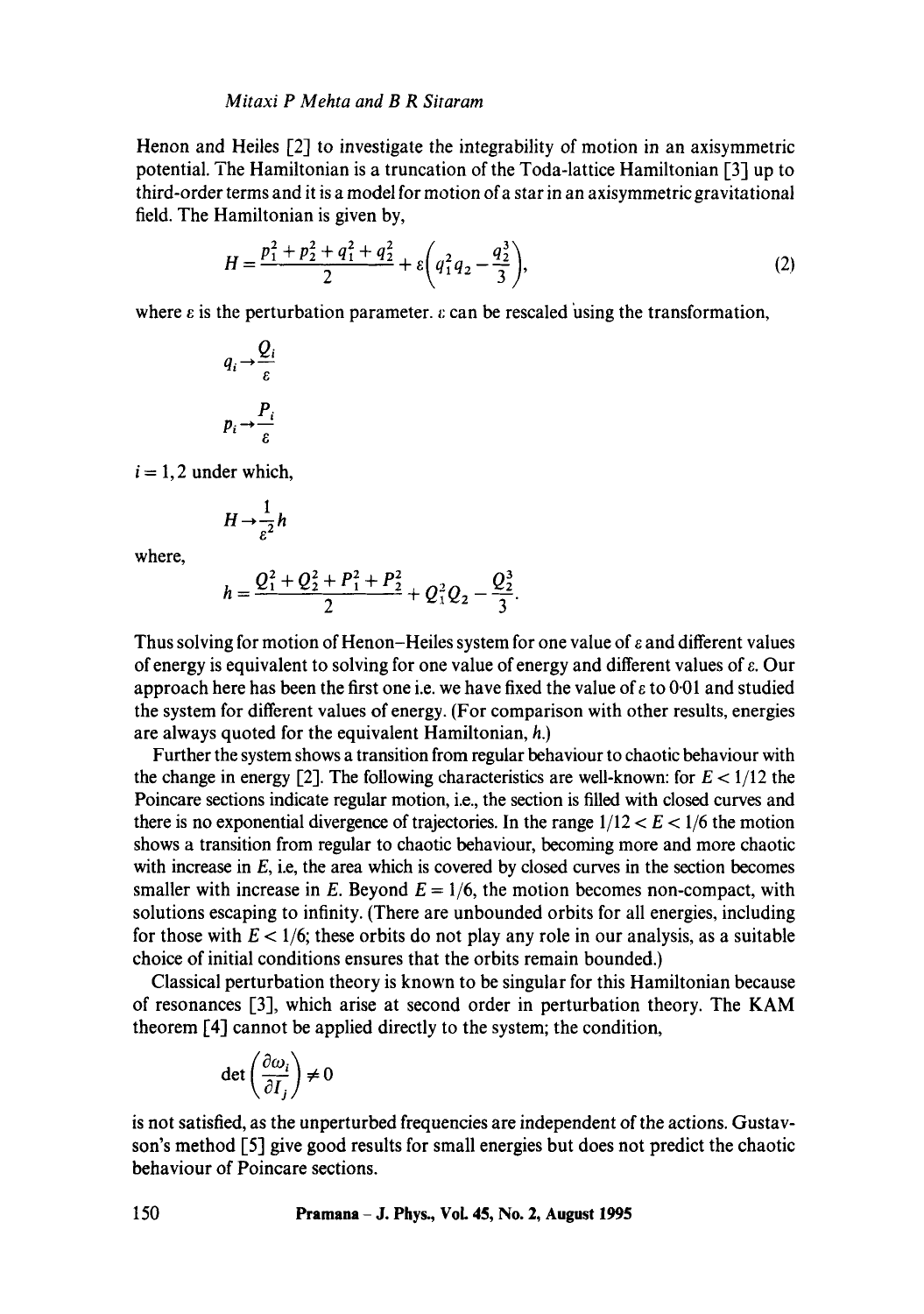#### **3. Generating functions, solutions and invariants**

We take the unperturbed Hamiltonian as the two-dimensional harmonic oscillator Hamiltonian,

$$
H_0' = \frac{p_1^2 + p_2^2 + q_1^2 + q_2^2}{2} + T \tag{3}
$$

with

$$
H_0 = \frac{p_1^2 + p_2^2 + q_1^2 + q_2^2}{2}
$$

and the full Hamiltonian as,

$$
H' = H_0 + \varepsilon H_1 + T \tag{4}
$$

where,

$$
H_1 = q_1^2 q_2 - \frac{q_2^3}{3} \tag{5}
$$

where  $(t, T)$  are extra phase space coordinates [1], and the new Poisson bracket is defined as

$$
\{f,g\}'=\frac{\partial f}{\partial t}\frac{\partial g}{\partial T}-\frac{\partial f}{\partial T}\frac{\partial g}{\partial t}+\{f,g\},\
$$

with  $\{f, g\}$  denoting the usual Poisson bracket.

**In unperturbed action-angle coordinates we get,** 

$$
H'_0 = I_1 + I_2 + T,\t\t(6)
$$

$$
H_1 = 2I_1 \cos^2 \theta_1 \sqrt{2I_2} \cos \theta_2 - \frac{(\sqrt{2I_2 \cos \theta_2})^3}{3}.
$$
 (7)

The equations determining the generators are,

$$
\{F_1, H'_0\}' = H_1 \tag{8}
$$

$$
\{F_2, H'_0\}' = -\frac{\{F_1, \{F_1, H'_0\}'\}}{2} \tag{9}
$$

$$
\{F_3, H'_0\}' = -\frac{\{F_1, \{F_1, \{F_1, H'_0\}'\}'\}}{3!} - \{F_2, \{F_1, H'_0\}'\}'}{(10)}
$$

The F's were calculated using Mathematica programs. The expressions for the generating functions are given in the appendix.

Accordingly the constants of motion for  $H$  to third order are given by,

$$
I'_{i} = I_{i} + \varepsilon \{F_{1}, I_{i}\}' + \frac{\varepsilon^{2} \{F_{1}, \{F_{1}, I_{i}\}'\}'}{2} + \frac{\varepsilon^{3} \{F_{1}, \{F_{1}, \{F_{1}, I_{i}\}'\}'\}}{3!} + \varepsilon^{2} \{F_{2}, I_{i}\}' + \varepsilon^{3} \{F_{2}, \{F_{1}, I_{i}\}'\}' + \varepsilon^{3} \{F_{3}, I_{i}\}'
$$
(11)

where  $i = 1, 2$ .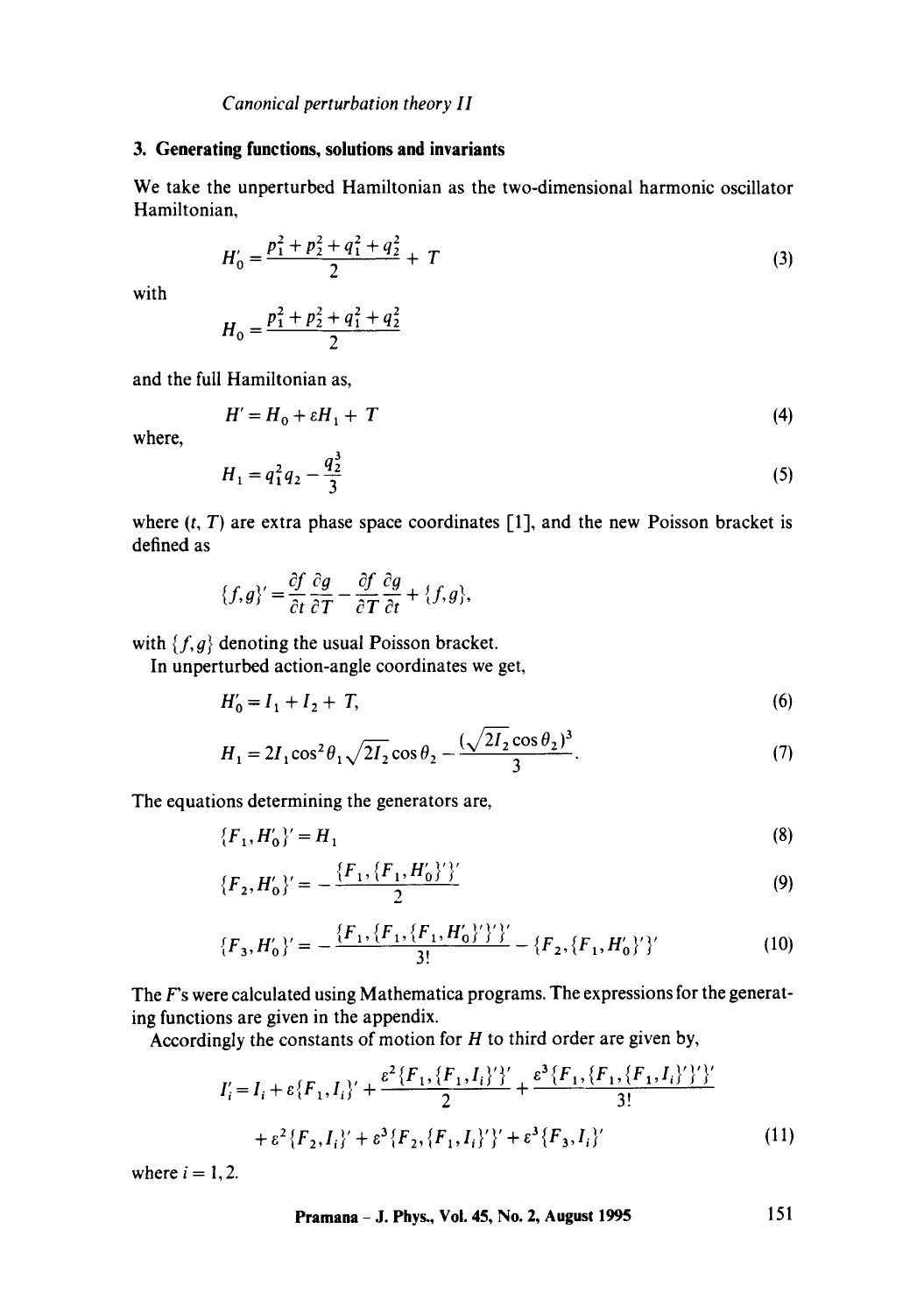The solutions of the EOM for H can be obtained from those of  $H_0$  using the equations

$$
\xi_i = \xi'_i - \varepsilon \{F_1, \xi'_i\}' + \varepsilon^2 \frac{\{F_1, \{F_1, \xi'_i\}'\}'}{2} - \varepsilon^3 \frac{\{F_1, \{F_1, \{F_1, \xi'_i\}'\}'\}'}{3!} - \varepsilon^2 \{F_2, \xi'_i\}' + \varepsilon^3 \{F_1, \{F_2, \xi'_i\}'\}' - \varepsilon^3 \{F_3, \xi'_i\}' \tag{12}
$$

where  $i = 1, 2, 3, 4, \xi_1 = I_1, \xi_2 = I_2, \xi_3 = \theta_1, \xi_4 = \theta_2, \xi_1' = I_1', \xi_2' = I_2', \xi_3' = \theta_1', \xi_4' = \theta_2'.$ 

Here  $I(t)$ ,  $\theta(t)$  represent the solutions of the EOM for the Henon–Heiles Hamiltonian, while  $I'(t)$ ,  $\theta'(t)$  represent the solutions for the harmonic oscillator Hamiltonian.

#### **4. Numerical results**

Using a 4th-order Runge-Kutta-Gill adaptive ODE solver, the EOM for the Henon-Heiles system were solved and the invariants predicted by third order perturbation theory were computed. Figures  $1(a)$  and  $1(b)$  give the relative variation in one of the constants of motion  $(I'_1)$  for two different energies: 1(a) for the regular regime of the perturbed Hamiltonian and 1 (b) for the chaotic regime of the Hamiltonian, for first, second and third order perturbation theory. (In the figures, relative deviation in  $I'_{1}(t)$  is calculated as  $2*(I'_{1}(t) - I'_{1}(0))/(I'_{1}(t) + I'_{1}(0))$ .) Figure 2 shows the third order prediction at different energy values. With increase in  $E$  the constancy becomes worse i.e., error increases but higher order results remain superior to lower order results for some time, at larger time the error become too large.



**Figure** la. Relative variation in predicted time-dependent constant of motion  $I'_1$  for  $E = 0.034$ ,  $O_1$ ,  $O_2$  and  $O_3$  represent results of first, second and third order perturbation theory results respectively.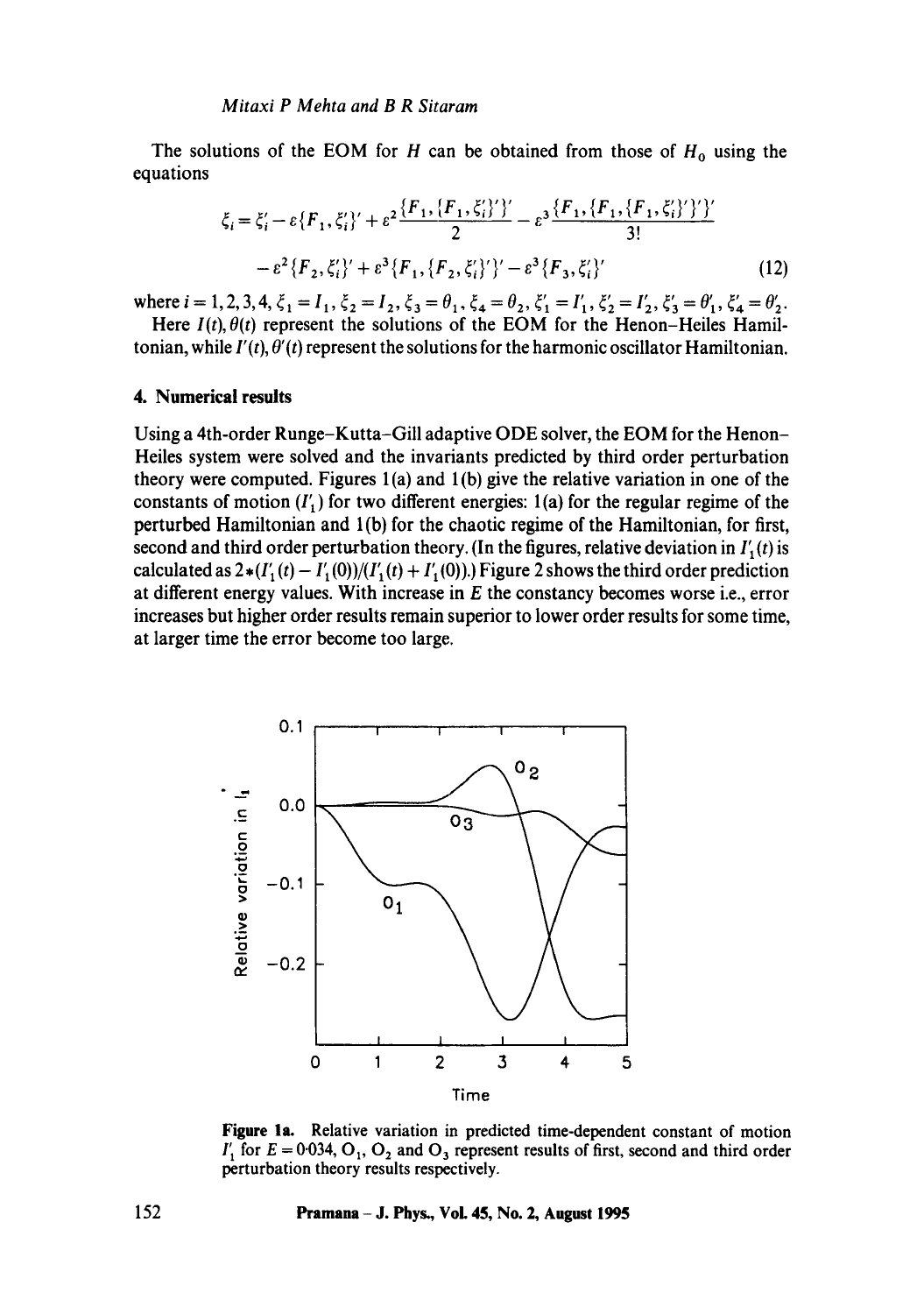

**Figure 1b.** Same as figure 1a for  $E = 0.112$ .



**Figure 2. Relative variation in predicted constant of motion at third order, at different E values for the Henon-Heiles system.** 

**For comparing the solutions, the same Runge-Kutta-Gill ODE solver was used and results were compared with the predictions of (12). These results are summarized in figures 3(a) and 3(b) (solid lines), which show the relative error in predicted solutions with respect to numerical solutions; for the first, second and third order perturbation**  theory. (The relative error in  $I_1(t)$  is,  $2(I_{1p}(t)- I_{1n}(t))/(I_{1p}(t)- I_{1n}(t))$  where  $I_{1p}$  is the predicted solution and  $I_{1n}$  is the numerical solution.) Figure 4 shows the results of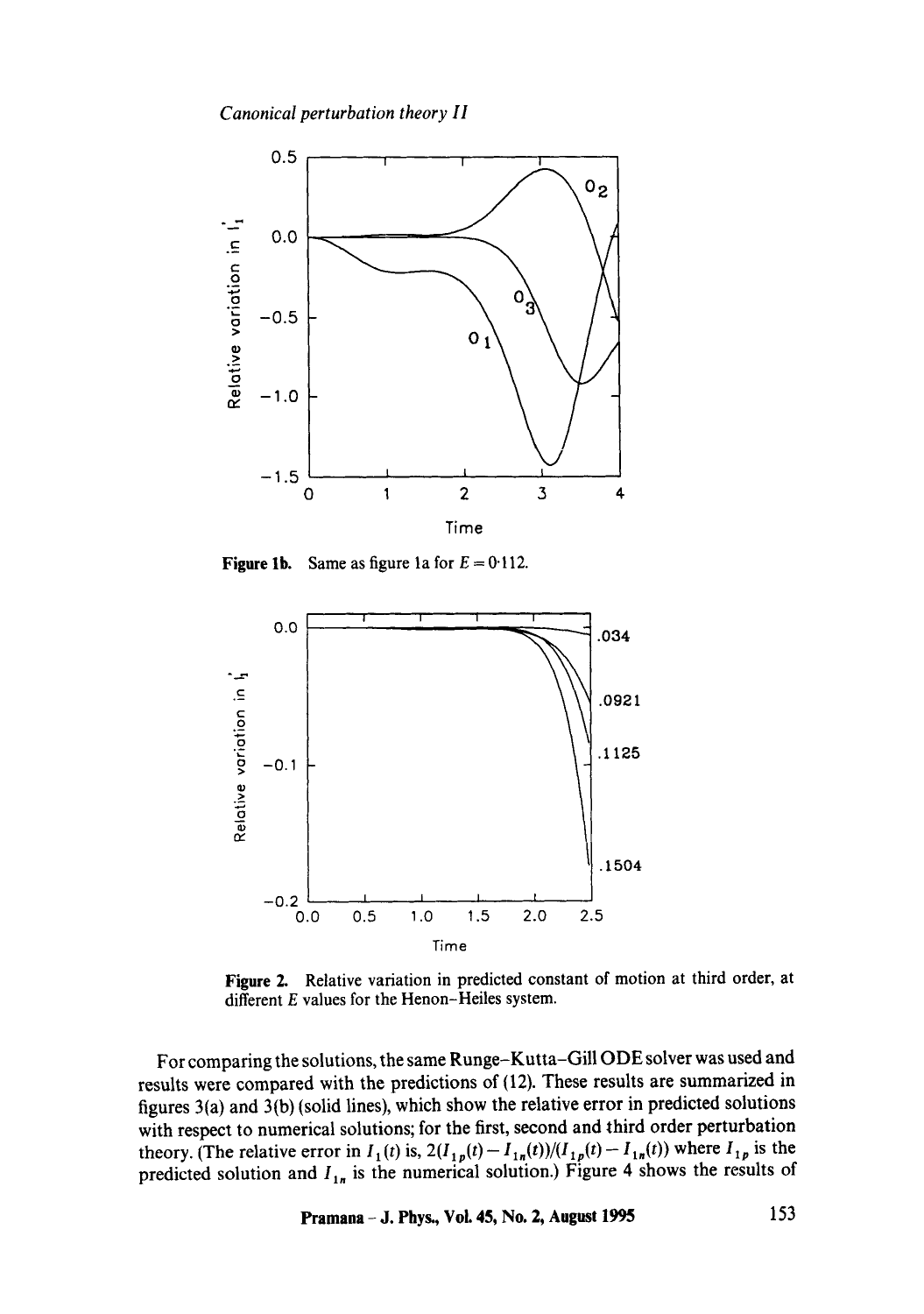

**Figure 3a.** Relative error in predicted solution for  $I_1$  for the Henon-Heiles system at  $E = 0.034$ . O<sub>1</sub>, O<sub>2</sub> and O<sub>3</sub> represent results of first, second and third order perturbation theory results respectively. Dotted curves show numerically calculated higher orders.



**Figure 3b.** Same as figure 3a for  $E = 0.112$ .

application of the third order perturbation theory for a spectrum of energies ranging from the regular to the chaotic regime.

We also tested perturbation theory for two orbits of the Henon-Heiles system, one of which is known to be chaotic and the other regular (as seen from their Poincare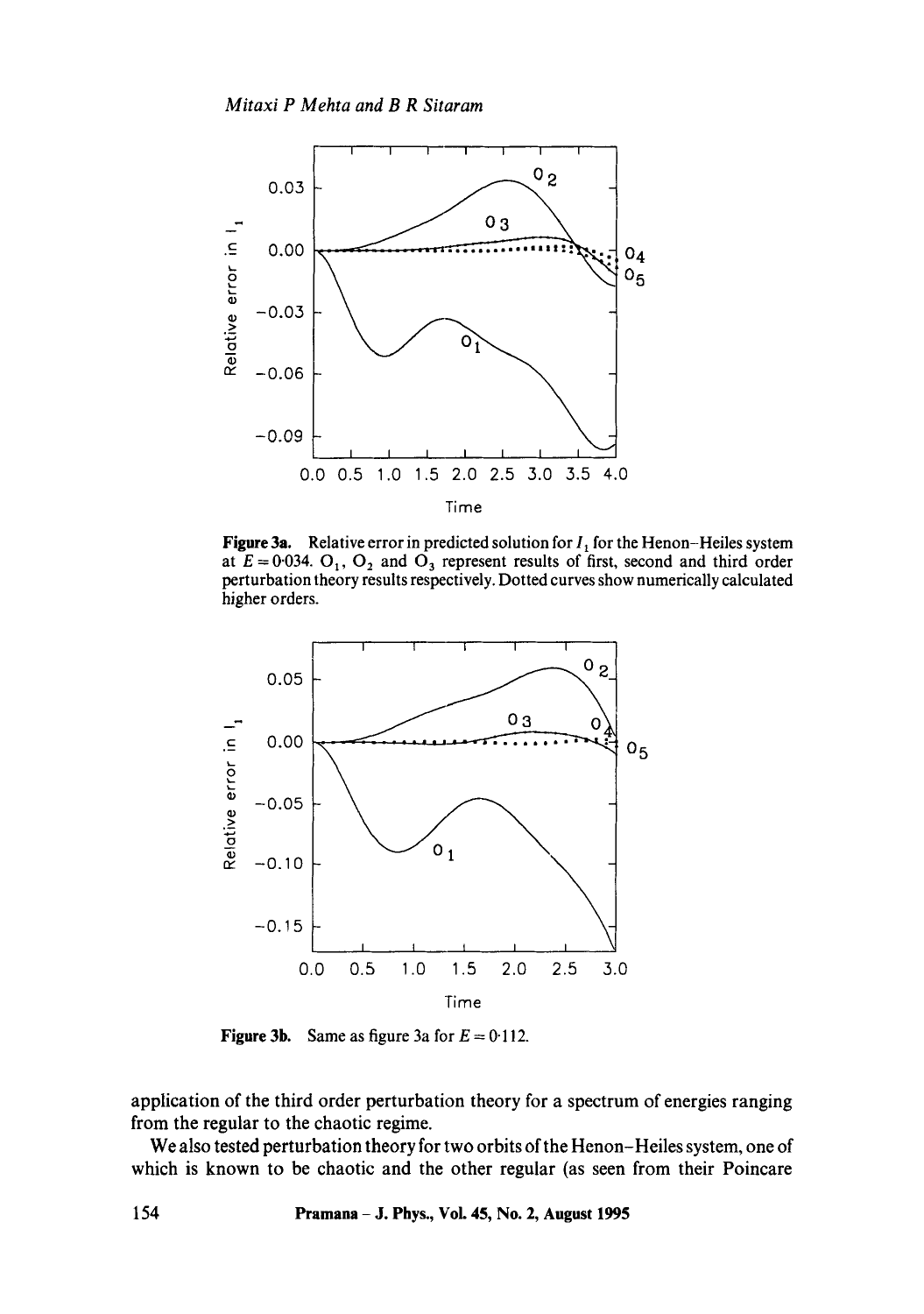

**Figure 4.** Relative error in third order predicted solution for  $I_1$  for the Henon-**Heiles system at different E values.** 

**sections). Figure 5(a) shows the behaviour of the constants of motion for a chaotic trajectory and 5(b) shows the same for a regular trajectory at the same energy value. Figures 6(a) and 6(b) are the Poincare sections for the initial conditions of 5 (a) and 5(b) respectively.** 



**Figure 5a.** Relative variation in third order predicted constant of motion  $I'_1$  for the Henon-Heiles system for a chaotic trajectory at  $E = 0.125$ .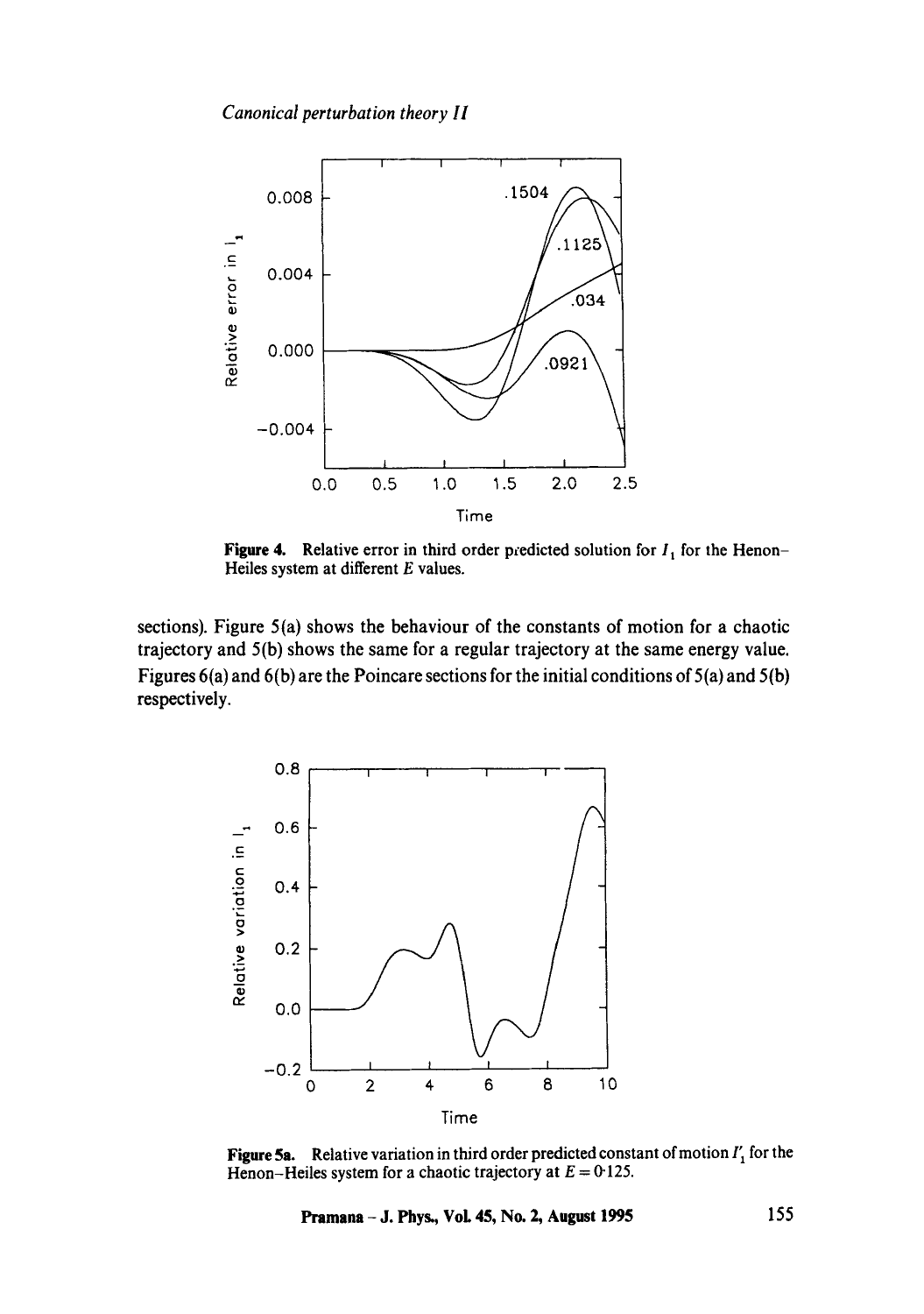

**Figure 5b.** Relative variation in third order predicted constant of motion *I'*, for the Henon-Heiles system for a regular trajectory at  $E = 0.125$ .

### **5. Convergence of the series**

As it is obvious from the numerical results, the prediction of the perturbation theory does not seem to be in agreement with the numerical results. This may be due to two reasons,



**Figure** 6a. Poincare section of the chaotic trajectory of figure 5a.

**156 Pramana -J. Phys., Voi. 45, No. 2, August 1995**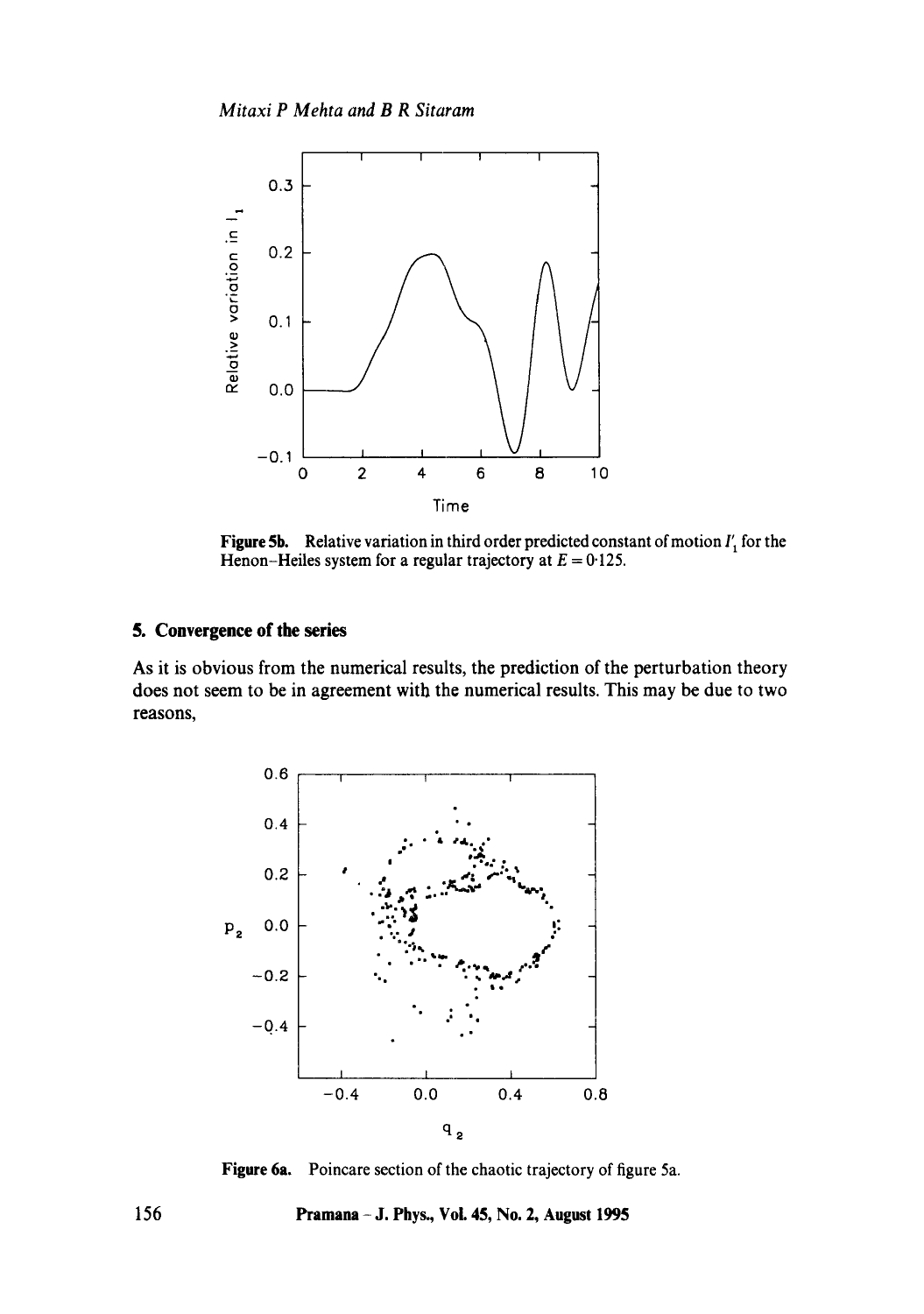

**Figure 6b.** Poincare section of the regular trajectory of figure 5b.

1. Only first few orders of the perturbation series are considered, in which case the perturbation theory should agree with the numerical results at higher energies, and larger times if enough number of terms in the perturbation series are considered.

2. Contrary to our assumption that the generating function is analytic in the complex  $\varepsilon$  plane, there exists a singularity; in that case one can expect the perturbation theory to converge only in the region where the distance of  $\varepsilon$  from origin is less than that of the radius of convergence.

To investigate which one of the former reasons is responsible for the disagreement of the perturbation theory with numerical calculations we analyzed the analytic structure of the system in complex  $\varepsilon$  real t space [1].

For the initial conditions selected for figure 2, the equations were integrated in real time for 100 different  $\varepsilon$  values lying on a circle with radius 0.01 and centre  $\varepsilon = (0,0)$ . The failure of the integration subroutine was considered as existence of singularity. Three different subroutines drkgs (SSP; Runge-Kutta), d02baf(IMSL) and d02ebf(IMSL stiff equation solver) were used; the routine d02ebf fails with ihalf  $= 2$ , which indicates presence of singularity. The results of the calculations are shown in table 1. The smallest time at which one of the points on the circle becomes singular is given.

It is not expected for the above test to work for any general Hamiltonian because it does not detect branch point singularities, but in this specific case it turns out that a branch point in  $q_1$  corresponds to a branch point in  $p_1$  with negative exponent (this can be seen from Painleve analysis  $[6]$ ) and same is true for  $q_2$  and  $p_2$ . Thus even though there are singularities where the position variables remain finite, the corresponding momentum variables become infinite, hence the time at which one of the variables become infinity is the same at which another variable has a branch point with finite value.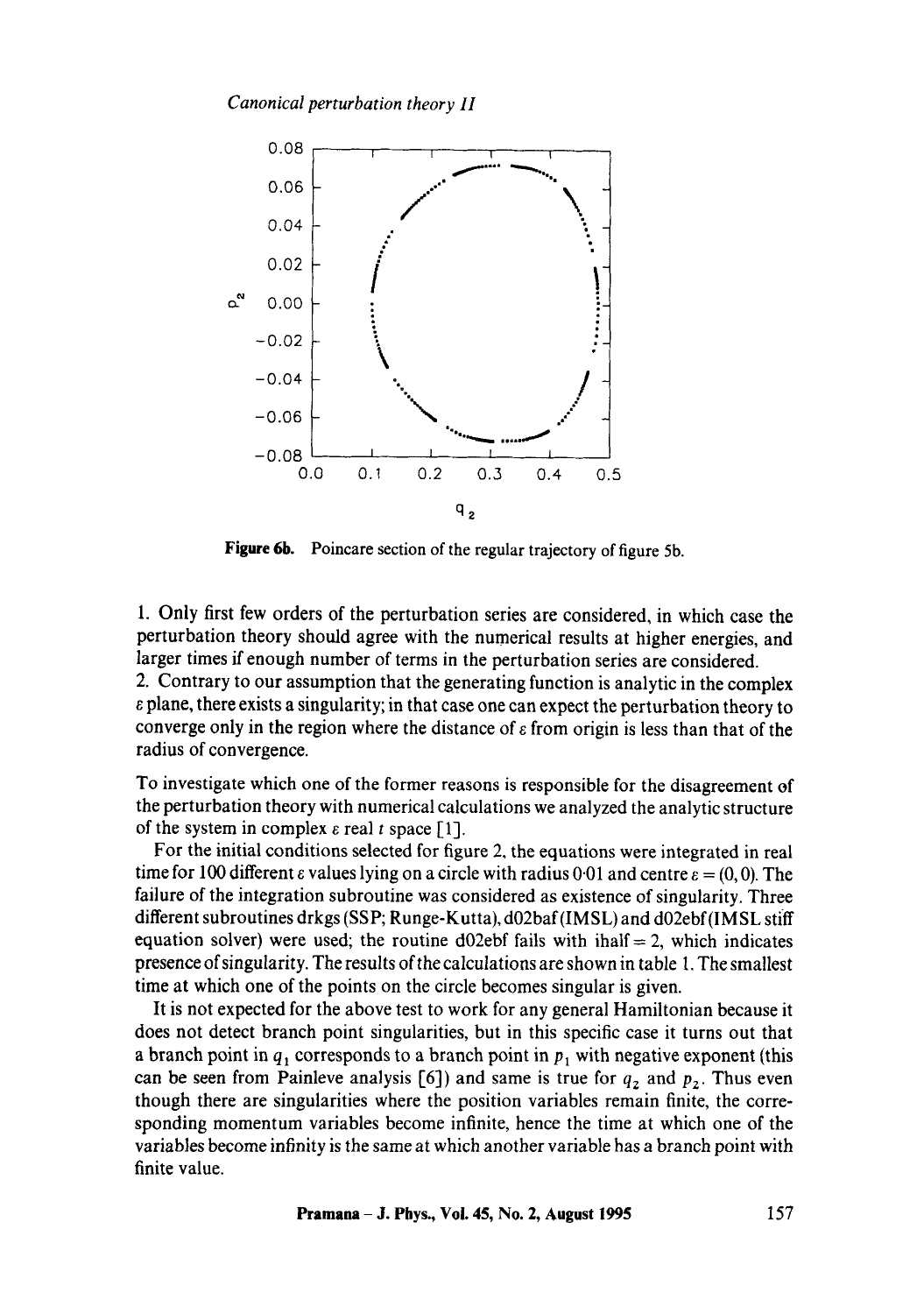| Initial conditions |         |    |         | Time for appearance of singularity |                   |                   |
|--------------------|---------|----|---------|------------------------------------|-------------------|-------------------|
| $q_1$              | q,      | p, | $p_{2}$ | drkgs                              | d02baf            | d02ebf            |
| 4.47214            | 4.89898 | 0  | 0       | t > 200                            |                   |                   |
| 14.1421            | 21.4476 | 0  | 0       | 111.6145                           | 111.8 < t < 111.9 | 111.8 < t < 111.9 |
| 30                 | 24.4949 | 0  | 0       | 27.0544                            | 27.3 < t < 27.4   | 27.3 < t < 27.4   |
| 26.6648            | 31.9374 | 0  | 0       | 19.37                              | 19.6 < t < 19.7   | 19.6 < t < 19.7   |
| 34.9285            | 34.9285 | 0  | 0       | 13.4095                            | 13.6 < t < 13.7   | 13.6 < t < 13.7   |

**Table 1.** Complex-e singularities in real time.

This analysis indicate that the perturbation theory should be convergent for given initial conditions and  $\epsilon$  for larger time values than what is seen in figure 2, thus the reason for disagreement should be truncation of the series rather than existence of a singularity. To verify this reasoning we did a numerical study as follows.

When one uses the generating functions for mapping of the solution for unperturbed Hamiltonian into the solution of the perturbed Hamiltonian, the result is the solution  $\zeta$  of H in terms of solutions  $\zeta'$  of  $H_0$ , t and a power series in  $\varepsilon$ . In this series for  $\zeta$  the coefficient of a term  $\varepsilon^n$  is  $(1/n!)(d^n \xi/d\varepsilon^n)$ . We did numerical calculations for  $d^n \xi/d\varepsilon^n$  using



**Figure** 7. At fixed energy 100 different initial conditions are chosen randomly and each initial conditions is evolved in time with all the 100 different  $\varepsilon$  values equally spaced on a circle of radius 1 and centre  $(0, 0)$  in the complex- $\varepsilon$  plane. The minimum time at which one of the points in complex-e circle encounters a singularity is noted. From the minimum time thus found for each initial conditions at a fixed energy the minimum and maximum times are plotted against energy.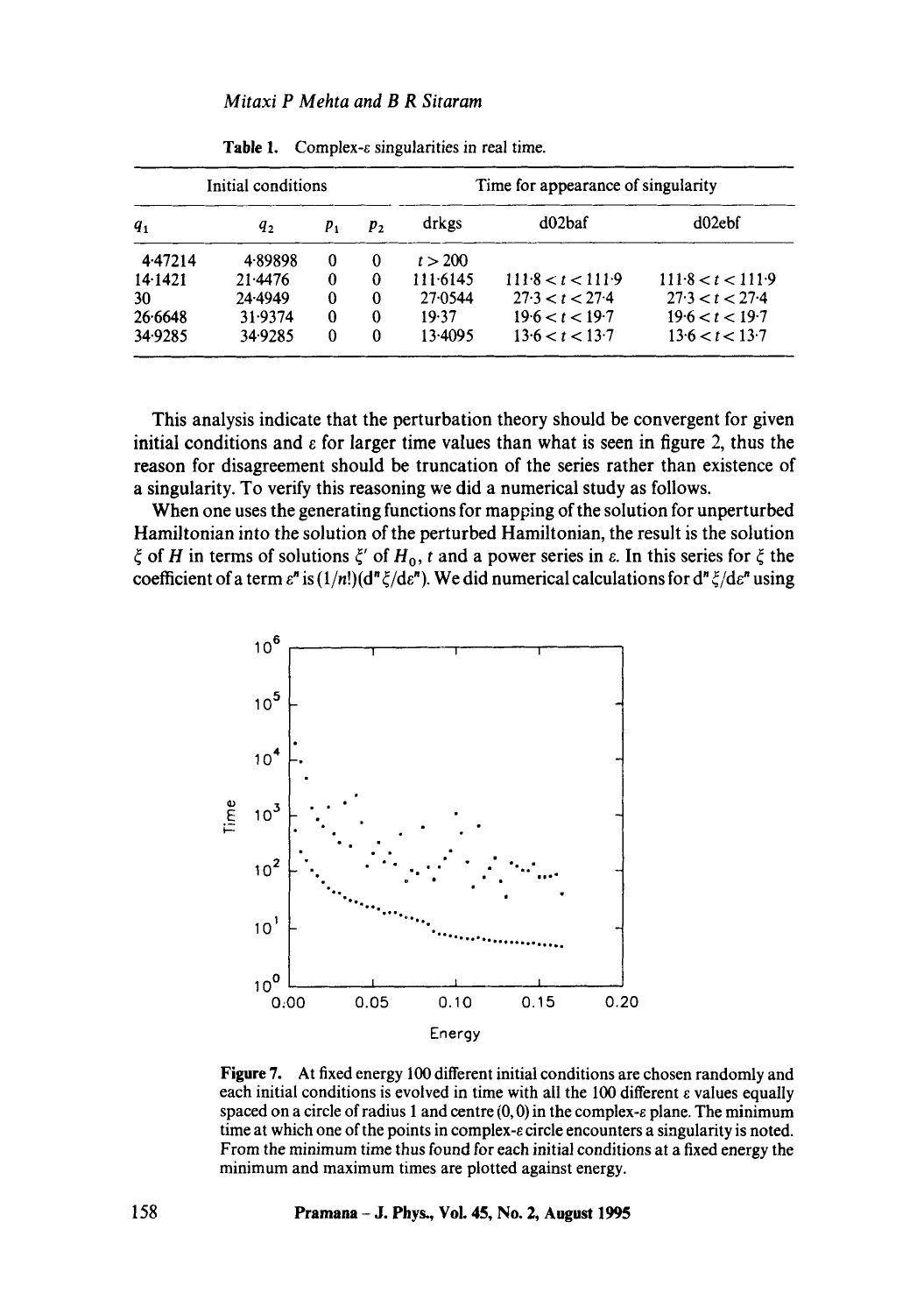contour integral definition for derivatives and matched our numerical results with the analytical results predicted by perturbation theory. As can be seen from figure 3, where the dotted curves denote numerically calculated higher orders, the third order analytical predictions are well in agreement with numerical values and the fourth and fifth order numerical results show that a higher order analytical calculation would make the predictions better.

To explain the worsening of perturbation theory at higher energies, we did the following calculation. We selected 100 different initial conditions randomly for each of 49 different energies and for each set of initial conditions we fixed 100 points on the complex  $\varepsilon$  circle with radius 1 and centre (0,0) and calculated the minimum value of time at which one of the points on the circle became singular. This value of time is the minimum real time at which there is a singularity in the complex  $\varepsilon$  plane and this singularity will decide the radius of convergence for the perturbation theory. Figure 7 shows the minimum and maximum values of the above minimum time from the 100 initial conditions at each energy value versus the energy. The minimum time value in the figure is the value up to which the perturbation theory will converge if enough number of orders are calculated, whereas the maximum at each energy shows that there are some initial conditions for which the perturbation theory will converge for very large time without any need for analytical continuation of the generator.

It thus appears from our analysis that the time-dependent canonical perturbation theory can be used for studying the Henon-Heiles system, the fact that the results show disagreement with numerical results is to be attributed to the low order of perturbation theory used.

#### **Appendix A. Generating functions**

We give below the form of the generating functions up to order  $\varepsilon^3$ .

$$
F_1 = \frac{-(I_2^{3/2} \sin(3t - 3\theta_2))}{9\sqrt{2}} + \sqrt{2}I_1\sqrt{I_2} \sin(t - \theta_2)
$$
  
\n
$$
-\frac{I_2^{3/2} \sin(t - \theta_2)}{\sqrt{2}} + \frac{I_2\sqrt{I_2} \sin(3t - 2\theta_1 - \theta_2)}{3\sqrt{2}}
$$
  
\n
$$
+\frac{I_1\sqrt{I_2} \sin(2\theta_1 - \theta_2)}{\sqrt{2}} + \sqrt{2}I_1\sqrt{I_2} \sin(\theta_2)
$$
  
\n
$$
-\frac{I_2^{3/2} \sin(\theta_2)}{\sqrt{2}} - \frac{I_2^{3/2} \sin(3\theta_2)}{9\sqrt{2}}
$$
  
\n
$$
+\frac{I_1\sqrt{I_2} \sin(t - 2\theta_1 + \theta_2)}{\sqrt{2}} + \frac{I_1\sqrt{I_2} \sin(2\theta_1 + \theta_2)}{3\sqrt{2}}
$$
  
\n
$$
F_2 = \frac{-5I_1^2t}{12} + \frac{I_1I_2t}{3} - \frac{5I_2^2t}{12} - \frac{7I_1I_2t \cos(2\theta_1 - 2\theta_2)}{6}
$$
  
\n
$$
+\frac{3I_1^2 \sin(t)}{8} - \frac{I_1I_2 \sin(t)}{2} + \frac{3I_2^2 \sin(t)}{8} + \frac{I_1^2 \sin(3t)}{72}
$$

**Pramana - J. Phys., Vol. 45, No. 2, August 1995** 159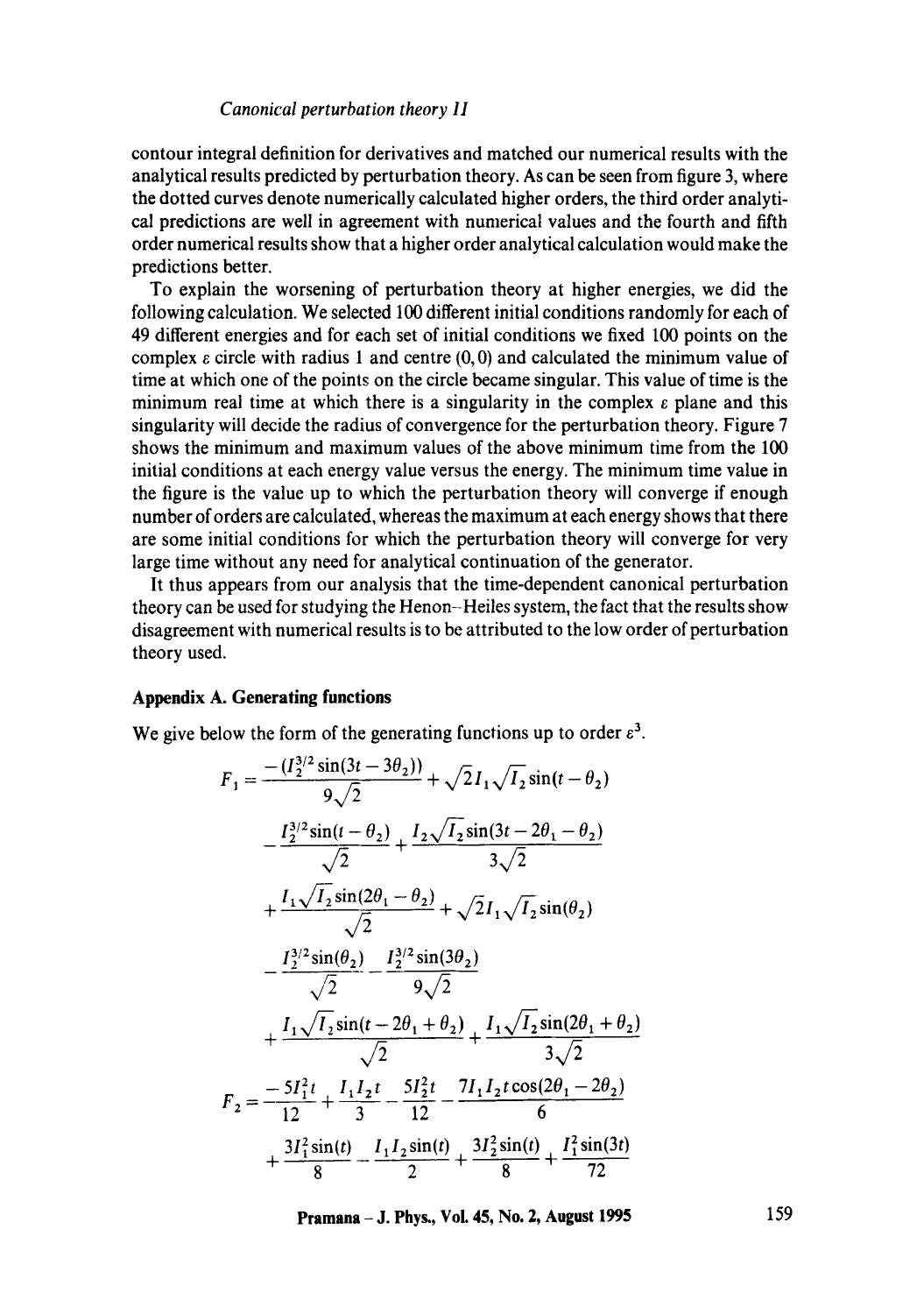$$
+\frac{I_1I_2\sin(3t)}{18} + \frac{I_2^2\sin(3t)}{72} + \frac{I_1^2\sin(t-4\theta_1)}{24}
$$
\n
$$
-\frac{I_1^2\sin(3t-4\theta_1)}{24} + \frac{I_1^2\sin(4t-4\theta_1)}{48} - \frac{I_1^2\sin(2t-2\theta_1)}{6}
$$
\n
$$
-\frac{I_1I_2\sin(2t-2\theta_1)}{6} + \frac{I_1^2\sin(3t-2\theta_1)}{12} + \frac{I_1I_2\sin(3t-2\theta_1)}{12}
$$
\n
$$
-\frac{I_1^2\sin(2\theta_1)}{6} + \frac{I_1I_2\sin(2\theta_1)}{6} + \frac{I_1^2\sin(4\theta_1)}{48}
$$
\n
$$
+\frac{I_1^2\sin(t+2\theta_1)}{12} + \frac{I_1I_2\sin(t+2\theta_1)}{12} + \frac{I_2^2\sin(t-4\theta_2)}{24}
$$
\n
$$
-\frac{I_2^2\sin(3t-4\theta_2)}{24} + \frac{I_2^2\sin(4t-4\theta_2)}{48} - \frac{I_1I_2\sin(2t-2\theta_2)}{6}
$$
\n
$$
-\frac{I_2^2\sin(2t-2\theta_2)}{24} + \frac{I_1I_2\sin(3t-2\theta_2)}{12} + \frac{I_2^2\sin(3t-2\theta_2)}{12} + \frac{I_1I_2\sin(t-2\theta_1-2\theta_2)}{12}
$$
\n
$$
+\frac{I_1I_2\sin(t-2\theta_1-2\theta_2)}{24} - \frac{I_1I_2\sin(3t-2\theta_1-2\theta_2)}{6}
$$
\n
$$
-\frac{I_1I_2\sin(3t+2\theta_1-2\theta_2)}{72} - \frac{I_1I_2\sin(2\theta_2)}{6} - \frac{I_2^2\sin(2\theta_2)}{6}
$$
\n
$$
+\frac{I_2^2\sin(4\theta_2)}{48} + \
$$

**Pramaaa - d. Phys., Vol. 45, No. 2, August 1995** 

160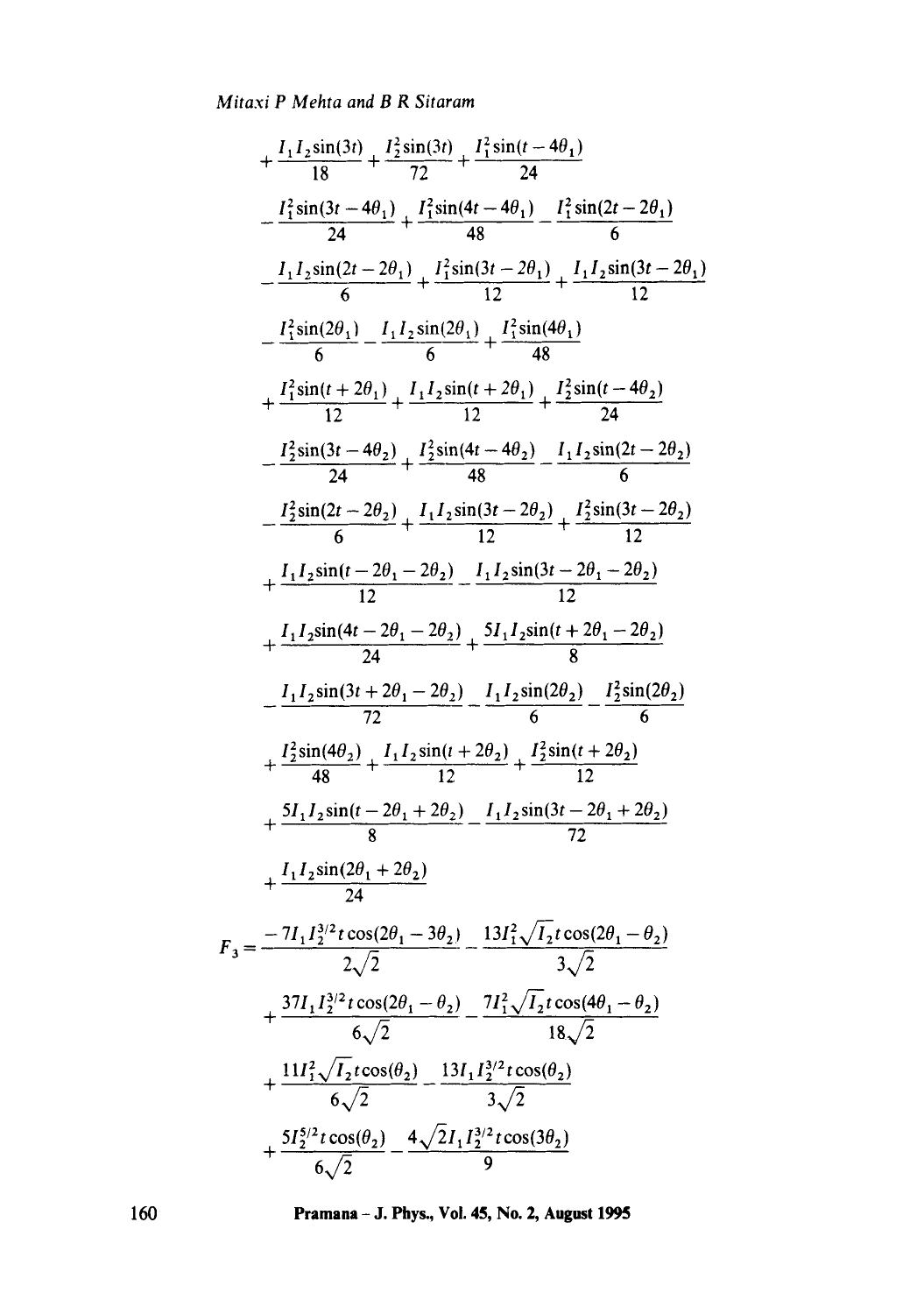+ 
$$
\frac{5I_{2}^{5/2}t\cos(3\theta_{2})}{18\sqrt{2}} - \frac{2\sqrt{2}I_{1}^{2}\sqrt{I_{2}}t\cos(2\theta_{1} + \theta_{2})}{9}
$$
  
+ 
$$
\frac{I_{1}I_{2}^{3/2}t\cos(2\theta_{1} + \theta_{2})}{3\sqrt{2}} + \frac{I_{2}^{5/2}\sin(t - 5\theta_{2})}{18\sqrt{2}}
$$
  
- 
$$
\frac{I_{2}^{5/2}\sin(2t - 5\theta_{2})}{216\sqrt{2}} - \frac{7I_{2}^{5/2}\sin(3t - 5\theta_{2})}{108\sqrt{2}}
$$
  
+ 
$$
\frac{5I_{2}^{5/2}\sin(4t - 5\theta_{2})}{72\sqrt{2}} - \frac{2\sqrt{2}I_{2}^{5/2}\sin(5t - 5\theta_{2})}{135}
$$
  
+ 
$$
\frac{I_{2}^{5/2}\sin(6t - 5\theta_{2})}{216\sqrt{2}} + \frac{5I_{1}I_{2}^{3/2}\sin(t - 3\theta_{2})}{9\sqrt{2}}
$$
  
- 
$$
\frac{7I_{2}^{5/2}\sin(t - 3\theta_{2})}{36\sqrt{2}} - \frac{I_{1}I_{2}^{3/2}\sin(2t - 3\theta_{2})}{18\sqrt{2}}
$$
  
+ 
$$
\frac{13I_{2}^{5/2}\sin(3t - 3\theta_{2})}{72\sqrt{2}} + \frac{\sqrt{2}I_{1}I_{2}^{3/2}\sin(3t - 3\theta_{2})}{18\sqrt{2}}
$$
  
+ 
$$
\frac{5I_{2}^{5/2}\sin(3t - 3\theta_{2})}{27\sqrt{2}} - \frac{I_{1}I_{2}^{3/2}\sin(4t - 3\theta_{2})}{162\sqrt{2}}
$$
  
+ 
$$
\frac{I_{2}^{5/2}\sin(4t - 3\theta_{2})}{18\sqrt{2}} + \frac{I_{1}I_{2}^{3/2}\sin(t - 2\theta_{1} - 3\theta_{2})}{162\sqrt{2}}
$$
  
+ 
$$
\frac{I_{2}^{5/2}\sin(t - 3\theta_{2})}{648\sqrt{2}} - \frac{I_{1}I
$$

**Pramana - J. Phys., Vol. 45, No. 2, August 1995** 161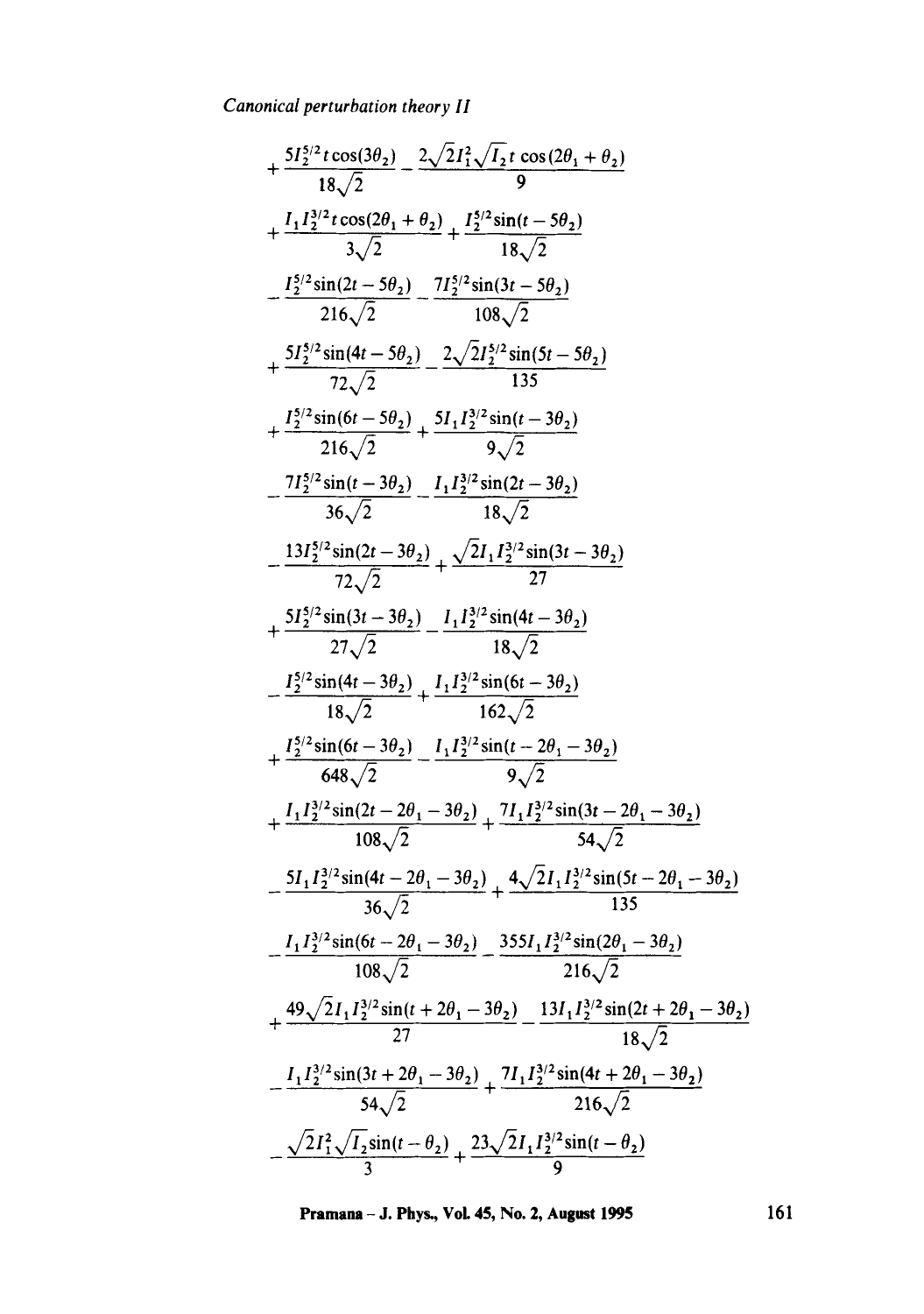$$
-\frac{20\sqrt{2}I_{2}^{5/2}\sin(t-\theta_{2})}{27}-\frac{I_{1}^{2}\sqrt{I_{2}}\sin(2t-\theta_{2})}{2\sqrt{2}}\\-\frac{2\sqrt{2}I_{1}I_{2}^{3/2}\sin(2t-\theta_{2})}{3}+\frac{11I_{2}^{5/2}\sin(2t-\theta_{2})}{18\sqrt{2}}\\+\frac{5I_{1}^{2}\sqrt{I_{2}}\sin(3t-\theta_{2})}{18\sqrt{2}}+\frac{I_{1}I_{2}^{3/2}\sin(3t-\theta_{2})}{54\sqrt{2}}\\-\frac{7I_{2}^{5/2}\sin(3t-\theta_{2})}{54\sqrt{2}}-\frac{I_{1}^{2}\sqrt{I_{2}}\sin(4t-\theta_{2})}{24\sqrt{2}}\\+\frac{I_{1}I_{2}^{3/2}\sin(4t-\theta_{2})}{36\sqrt{2}}+\frac{I_{2}^{5/2}\sin(4t-\theta_{2})}{216\sqrt{2}}\\-\frac{I_{1}^{2}\sqrt{I_{2}}\sin(t-4\theta_{1}-\theta_{2})}{6\sqrt{2}}+\frac{I_{1}^{2}\sqrt{I_{2}}\sin(2t-4\theta_{1}-\theta_{2})}{72\sqrt{2}}\\+\frac{7I_{1}^{2}\sqrt{I_{2}}\sin(3t-4\theta_{1}-\theta_{2})}{36\sqrt{2}}-\frac{5I_{1}^{2}\sqrt{I_{2}}\sin(4t-4\theta_{1}-\theta_{2})}{24\sqrt{2}}\\+\frac{2\sqrt{2}I_{1}^{2}\sqrt{I_{2}}\sin(5t-4\theta_{1}-\theta_{2})}{45}-\frac{I_{1}^{2}\sqrt{I_{2}}\sin(6t-4\theta_{1}-\theta_{2})}{72\sqrt{2}}\\+\frac{I_{1}^{2}\sqrt{I_{2}}\sin(t-2\theta_{1}-\theta_{2})}{4\sqrt{2}}-\frac{I_{1}I_{2}^{3/2}\sin(t-2\theta_{1}-\theta_{2})}{3\sqrt{2}}\\+\frac{I_{1}^{2}\sqrt{I_{2}}\sin(2t-2\theta_{1}-\theta_{2})}{2\sqrt{2}}+\frac{I_{1}I_{2}^{3/2}\sin(2t-2\theta_{1}-\theta_{2})}{2\sqrt{2}}\\-\frac{7\sqrt{2}I_{1}^{2}\sqrt{I_{2}}\sin(
$$

**162 Pramana - J. Phys., VoL 45, No. 2, August 1995**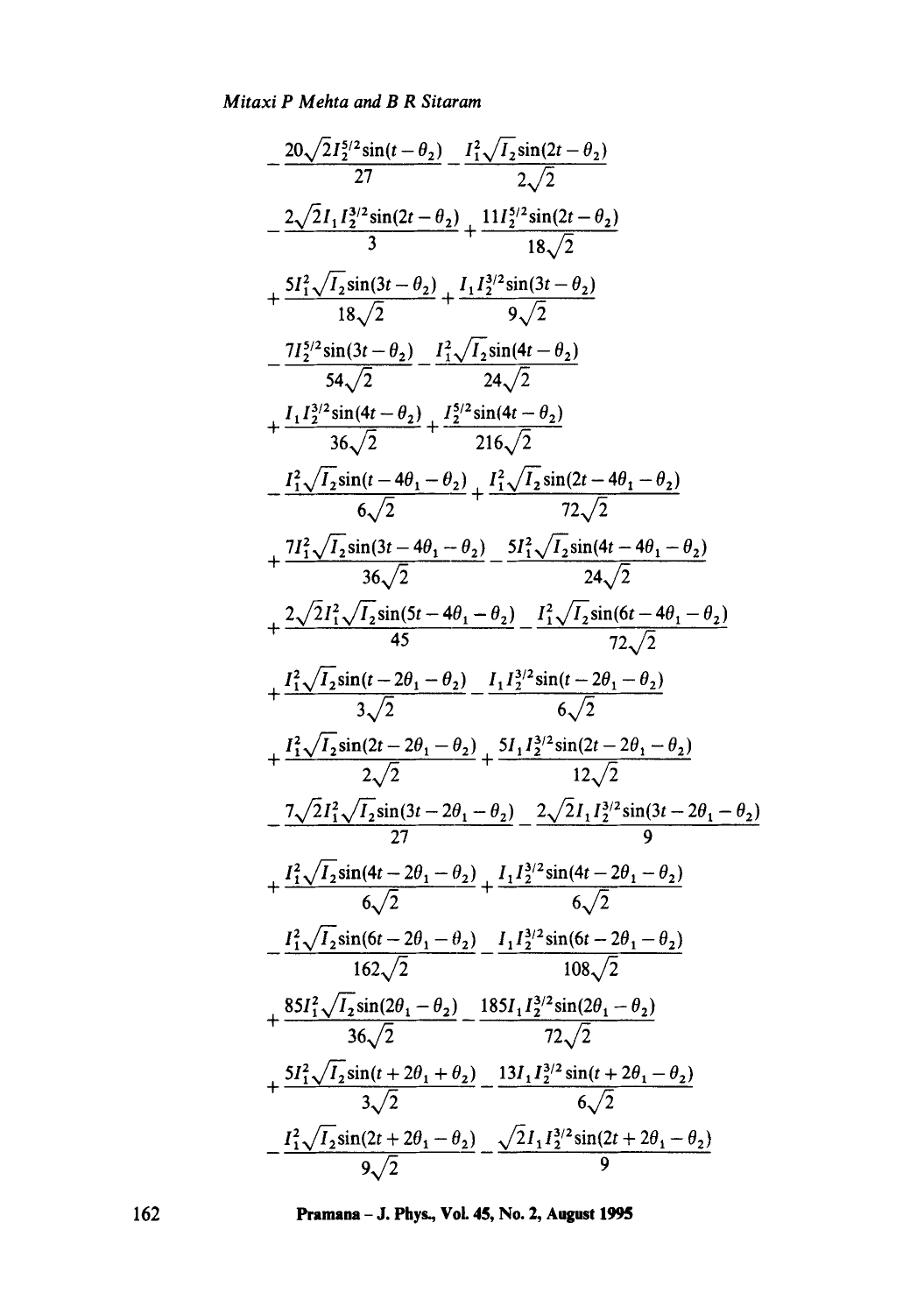+ 
$$
\frac{I_1 I_2^{3/2} \sin(3t + 2\theta_1 - \theta_2)}{9\sqrt{2}} + \frac{5I_1^2 \sqrt{I_2} \sin(4\theta_1 - \theta_2)}{54\sqrt{2}}
$$
  
+  $\frac{I_1^2 \sqrt{I_2} \sin(t + 4\theta_1 - \theta_2)}{6\sqrt{2}} - \frac{I_1^2 \sqrt{I_2} \sin(3t + 4\theta_1 - \theta_2)}{324\sqrt{2}}$   
-  $\frac{5I_1^2 \sqrt{I_2} \sin(\theta_2)}{24\sqrt{2}} + \frac{85I_1 I_2^{3/2} \sin(\theta_2)}{36\sqrt{2}}$   
-  $\frac{155I_2^{5/2} \sin(\theta_2)}{216\sqrt{2}} + \frac{5I_1 I_2^{3/2} \sin(3\theta_2)}{54\sqrt{2}}$   
-  $\frac{155I_2^{5/2} \sin(3\theta_2)}{27\sqrt{2}} + \frac{43I_2^{5/2} \sin(5\theta_2)}{1080\sqrt{2}}$   
-  $\frac{I_1^2 \sqrt{I_2} \sin(t + \theta_2)}{2\sqrt{2}} + \frac{5I_1 I_2^{3/2} \sin(t + \theta_2)}{3\sqrt{2}}$   
-  $\frac{I_1 I_2^{3/2} \sin(t + \theta_2)}{18\sqrt{2}} - \frac{I_1^2 \sqrt{I_2} \sin(2t + \theta_2)}{3\sqrt{2}}$   
-  $\frac{I_1 I_2^{3/2} \sin(t + \theta_2)}{9\sqrt{2}} - \frac{I_2^2 \sqrt{I_2^{5/2} \sin(t + \theta_2)}}{27}$   
+  $\frac{I_1^2 \sqrt{I_2} \sin(3t + \theta_2)}{9\sqrt{2}} - \frac{I_2^{5/2} \sin(3t + \theta_2)}{27\sqrt{2}}$   
+  $\frac{I_1^2 \sqrt{I_2} \sin(3t - 4\theta_1 + \theta_2)}{4\sqrt{2}} + \frac{I_2^2 \sqrt{I_2} \sin(2t - 4\theta_1 + \theta_2)}{24\sqrt{2}}$   
-  $\frac{I_1^2 \sqrt{I_2} \$ 

**Pramana - J. Phys., Vol. 45, No. 2, August 1995** 163